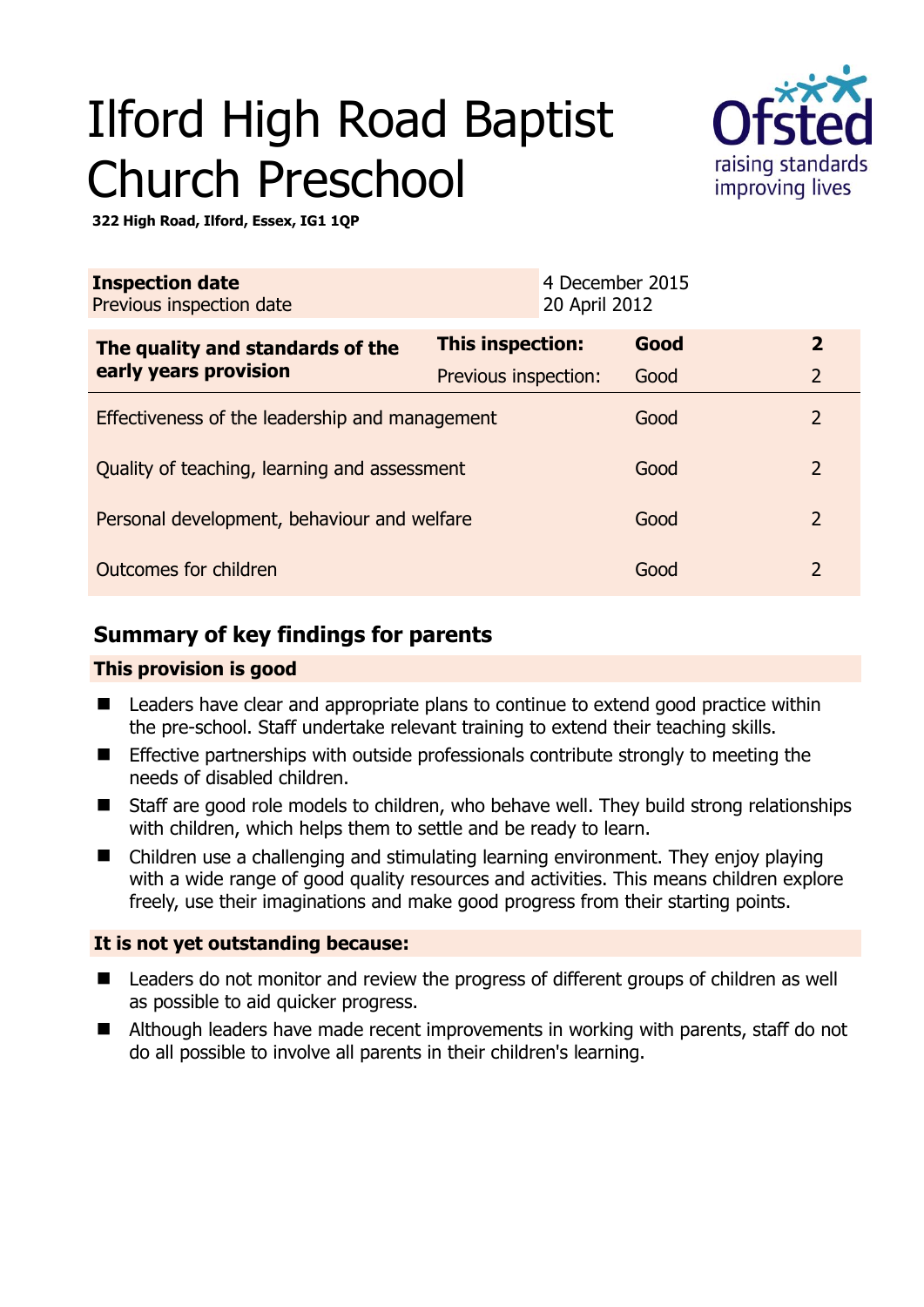## **What the setting needs to do to improve further**

#### **To further improve the quality of the early years provision the provider should:**

- make better use of the information obtained from monitoring groups of children to assess whether the provision for different groups of children can be enhanced further
- extend further ways to involve parents in their children's learning and development.

#### **Inspection activities**

- The inspector observed children as they played and took part in daily routines.
- $\blacksquare$  The inspector spoke with children, staff and the manager at appropriate times during the inspection.
- The inspector looked at the children's assessment records, planning documentation, evidence of the suitability of staff working in the provision and a range of other documents, including policies and procedures.
- The inspector took account of the views of parents spoken to on the day of the inspection.
- The inspector held a meeting and carried out a joint observation with the manager.

#### **Inspector**

Claire Nunn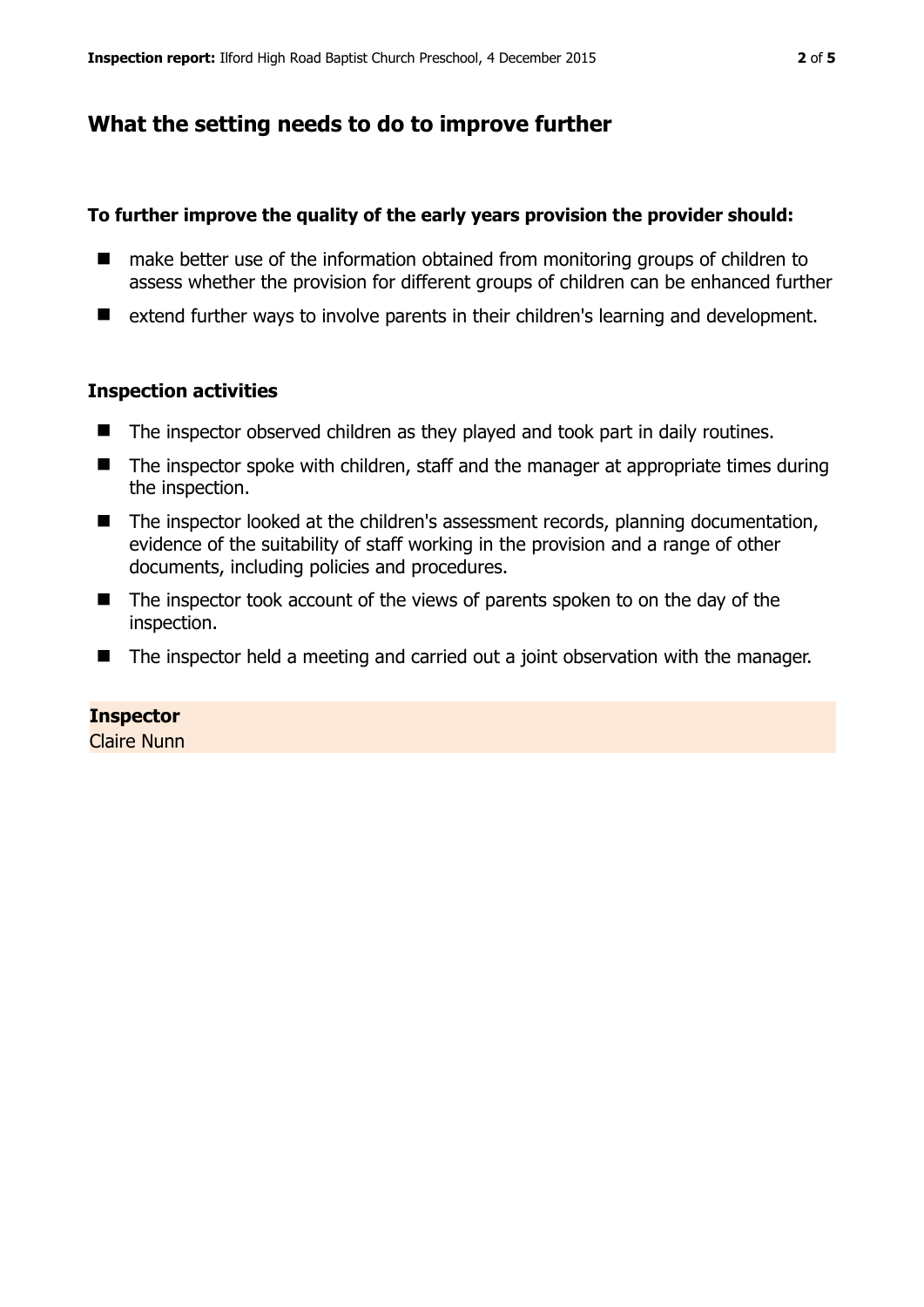## **Inspection findings**

#### **Effectiveness of the leadership and management is good**

The pre-school has effective recruitment procedures. Staff are well qualified, and use their knowledge and skills to promote good quality care and education. Staff receive effective support for their professional development and have a clear understanding of their roles. For example, staff have undertaken training in how to promote children's early mathematical learning. The manager gathers the views of parents, staff and children to help her identify areas for development. She has action plans that have led to improvements in provision; she has a clear vision for the continuous development of the pre-school. Parents spoken to were full of praise for staff and were pleased with their children's progress. They contribute to the initial assessments of their children. Safeguarding is effective. Staff understand how to identify concerns about children's welfare and how to report them to the relevant external agencies. They undertake effective risk assessments so children play in safe environments.

#### **Quality of teaching, learning and assessment is good**

The quality of teaching is good. Staff effectively encourage all children's communication and language skills, including those children who are learning English as an additional language. Teaching styles are adapted to meet the children's different stages of learning. For example, the staff take small groups of children into a side room to help them to concentrate and engage in their learning without distraction. Staff use information from regular observations and assessments to effectively plan for the next steps in children's learning. They have improved children's learning about technology since the previous inspection to help children be well prepared for the next stage in learning.

#### **Personal development, behaviour and welfare are good**

Children are happy and well settled. Staff have a warm rapport with the children. They support children's play effectively. Children are keen to learn and self-assured. They have opportunities to choose what they would like to play with, which help them follow their interests. Children learn about healthy lifestyles effectively and are helped to become independent. At snack time, children eat fruit and they pour their own drinks. Children are physically active. They develop their physical skills well. They benefit from daily opportunities to play outdoors. Staff teach children consistently about good behaviour. They praise children's achievements. They give children a clear understanding of how to behave and to be kind to others. Children learn how to stay safe while playing.

#### **Outcomes for children are good**

All children make good progress. Children are well prepared for the next stage in their learning and, furthermore, school. For example, they gain positive attitudes to learning and good self-help skills.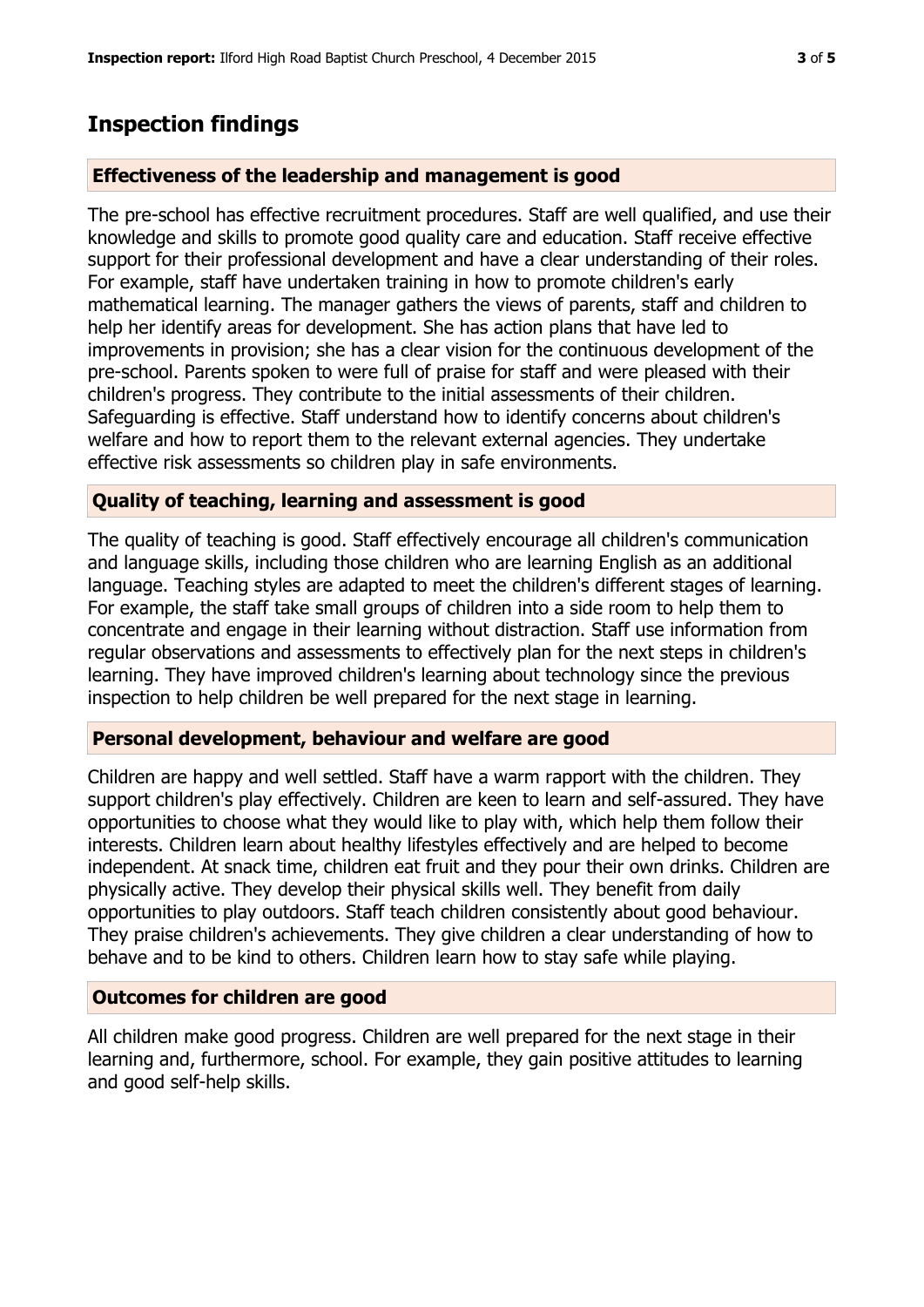### **Setting details**

| Unique reference number       | 128470                      |  |
|-------------------------------|-----------------------------|--|
| <b>Local authority</b>        | Redbridge                   |  |
| <b>Inspection number</b>      | 846317                      |  |
| <b>Type of provision</b>      | Sessional provision         |  |
| Day care type                 | Childcare - Non-Domestic    |  |
| <b>Registers</b>              | Early Years Register        |  |
| <b>Age range of children</b>  | $2 - 4$                     |  |
| <b>Total number of places</b> | 36                          |  |
| Number of children on roll    | 29                          |  |
| <b>Name of provider</b>       | Healthy Living Projects Ltd |  |
| Date of previous inspection   | 20 April 2012               |  |
| <b>Telephone number</b>       | 02085144284                 |  |

Ilford High Road Baptist Church Pre-School registered in 1992. It is located near to Ilford town centre in the London Borough of Redbridge. The pre-school receives funding to provide free early education for children two, three and four years. It is open each weekday from 9.30am until 12.30pm during school terms. There are seven staff who work with the children; all but one hold relevant qualifications.

This inspection was carried out by Ofsted under sections 49 and 50 of the Childcare Act 2006 on the quality and standards of provision that is registered on the Early Years Register. The registered person must ensure that this provision complies with the statutory framework for children's learning, development and care, known as the Early Years Foundation Stage.

Any complaints about the inspection or the report should be made following the procedures set out in the guidance 'Complaints procedure: raising concerns and making complaints about Ofsted', which is available from Ofsted's website: www.gov.uk/government/organisations/ofsted. If you would like Ofsted to send you a copy of the guidance, please telephone 0300 123 4234, or email enquiries@ofsted.gov.uk.